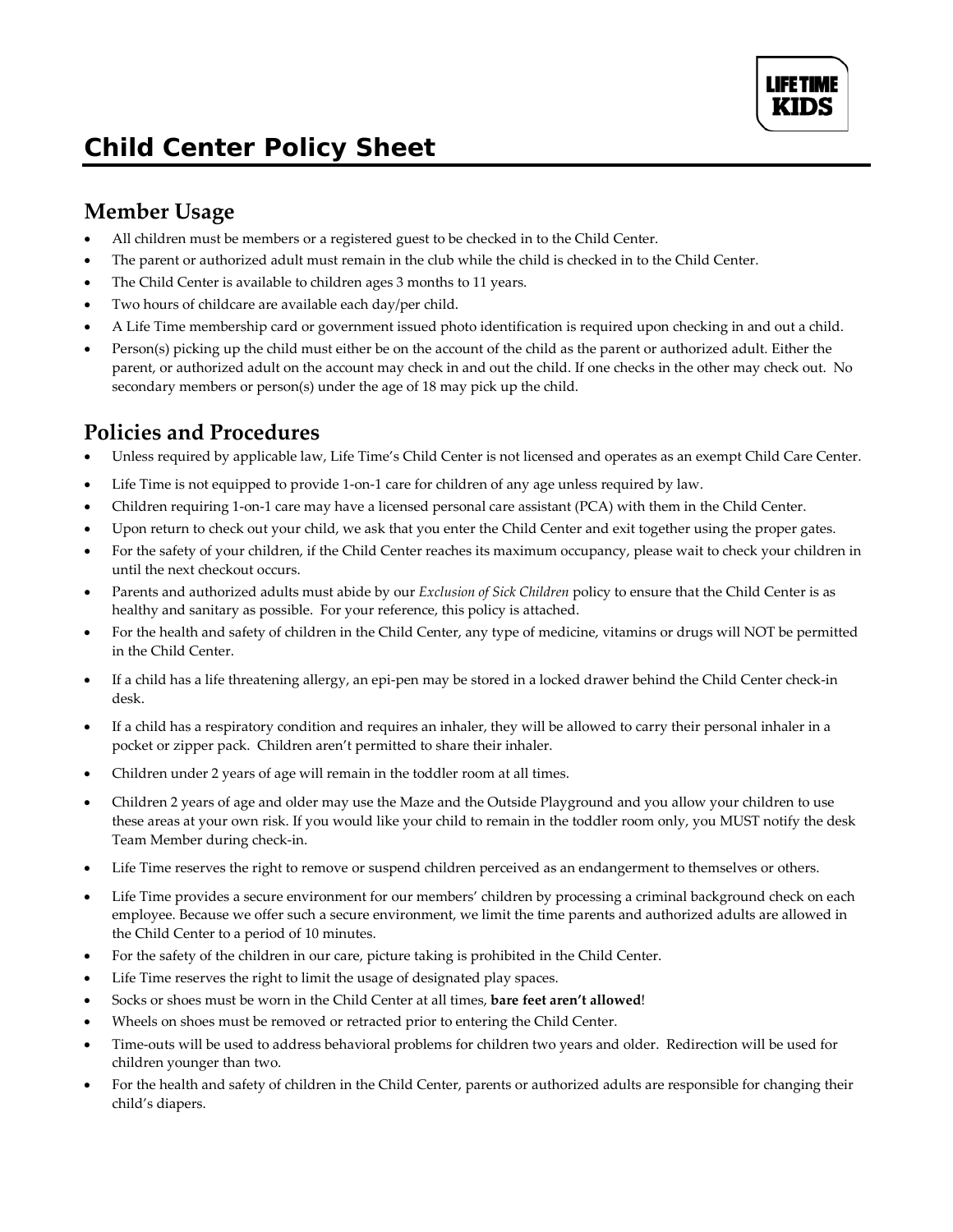

- For sanitary reasons, children must be completely covered on top and bottom. Diapers, underwear, or swimsuit bottoms need to have some type of covering, i.e. shorts, pants, tights.
- No food, candy, gum, or toys from home are allowed in the Child Center, including Silly Bandz, toy rings, etc.
- Personal electronic devices, such as cell phones, psp's, ipads, ipods, or any other electronic devices aren't permitted in the Child Center.
- ALL personal electronic devices that have video or photography capabilities aren't permitted in the Child Center.
- Life Time is not responsible for lost or stolen items.
- Sippy cups are permitted for using water only, and must be labeled. Juice or milk is not permitted.
- Parents or authorized adults will be called via cell phone or page if a crying child can't be comforted after 10 minutes.
- Life Time reserves the right to suspend or revoke Child Center privileges from any person who neglects the guidelines listed above.

#### **Infants**

- Infant care is available to a child from 3 months of age until the time that he or she either turns 11 months or walks confidently. Reservations are **strongly encouraged** and can be made up to 48 hours in advance (72 hours for Diamond members).
- Infant No Show Policy Due to the high demand of the infant room, if you do not show up for your appointment, you will be issued a strike. After 3 strikes, a 2 week suspension of infant room privileges will be issued. Reservations should be cancelled 2 hours prior to the reservation start time.
- Bottle contents must be pre-mixed and labeled; Child Center Team Members will not mix formula for bottles.
- If the infant's bottle is not labeled, the bottle will not be fed to the infant and the parent will be located to attend to the child.
- If an infant is unable to sit upright and hold his/her own bottle, a Team Member will hold the infant during bottlefeeding. Formula or breast milk will be discarded after feeding or within two hours of initiating feeding, whichever comes first.
- Infants must have socks or shoes on their feet.
- Infants must be removed from car seats. Car seats and strollers should be placed in the lobby or hallway.

## **Exclusion of Sick Children Policy**

A child exhibiting any conditions or behaviors determined by Life Time to be an illness will be excluded from the Child Center. If the child becomes sick while at the Child Center, the child must be isolated from the other children and the child's parent or authorized adult must remove the child from the Child Center immediately.

Parents, please understand that we strive to provide a healthy, safe, and secure environment for all children; do not be offended if we ask you to remove your child due to health conditions. The following list includes, but is not limited to, a list of the conditions or behaviors that precludes a child from care at our Child Center:

- A child with a reportable illness or condition that a physician determines has not had sufficient treatment to reduce risk to others
- A child with chicken pox until the child is no longer infectious and until the lesions are crusted over
- A child who has vomited within the last 24 hours
- A child who has abnormally loose stools within the previous 24 hours (child must have not had a loose stool within the last 24 hours)
- A child who has had contagious conjunctivitis (pink eye) or pus draining from the eye
- A child who has had a bacterial infection such as strep throat or impetigo and has not completed 24 hours of antimicrobial therapy
- A child who has unexplained lethargy
- A child who has lice, ringworm, or scabies that is untreated and contagious to others
- A child who has a 99 degree Fahrenheit axially or higher temperature